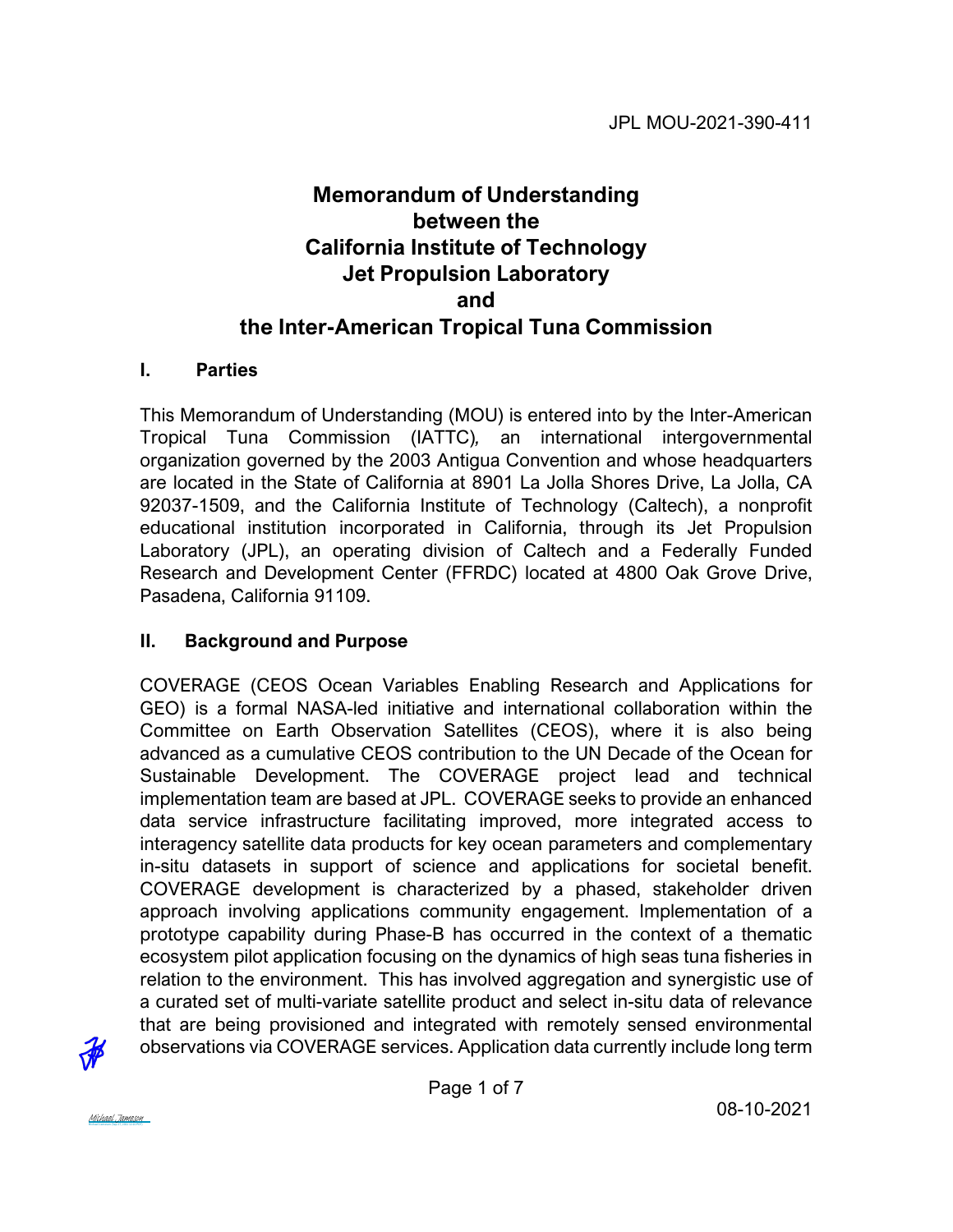JPL MOU-2021-390-411

series on the spatial abundance distribution of tuna species and complementary animal telemetry data made available by intergovernmental regional fisheries management organizations (RFMOs), including from the IATTC which is the RFMO responsible for the conservation and sustainable management of tunas and tunalike species, associated species and their ecosystems in the Antigua Convention Area and thus oversees the monitoring, data curation, stock assessment and management of tuna and tuna-like species fisheries within the eastern tropical Pacific. Additional information on COVERAGE is available at [https://coverage.ceos.org/.](https://coverage.ceos.org/)

Further advancement of COVERAGE capabilities and its ecosystem pilot application will involve collaboration with experts at the IATTC to better understand the needs of the fisheries science community for both satellite and model ocean data and analytics technologies with the objective of improvements to better support emerging ecosystem and dynamic ocean management efforts in future. There is currently a growing number of research applications at the Commission in this space involving the use of environmental datasets for the oceans that JPL has considerable expertise in and can provide guidance on. Additionally, in seeking to simplify environmental data acquisition, visualization, collocation and computational analysis workflows for such applications, COVERAGE has the potential to reduce overhead and enable the kind of paradigm shift that will be necessary to efficiently work with higher resolution, larger volume satellite and model datasets sustainably into the future. Here we seek to further refine and exercise COVERAGE capabilities in the context of a representative use case identified and being worked on by the IATTC relating to the Bigeye tuna fishery and the role of environmental variability on spatial stock structure and dynamics. The intent ultimately is to be able to apply COVERAGE capabilities to reproduce an existing baseline set of analyses involving the combined use of remote sensing physical and fishery dependent biological data and if possible explore possible further extensions.

The purpose of this MOU is to establish a collaboration between JPL and the IATTC in the context of COVERAGE and its Phase-C activity. General areas of mutual benefit and collaboration have been outlined above with additional details provided further below (Section IV). Given that this is not a jointly funded activity, participation of both parties is understood to be on a best efforts basis. Expectations in terms of possible requests, particularly ones with potential resource implications, shall be commensurate in scope.



[Michael Jameson](https://na2.documents.adobe.com/verifier?tx=CBJCHBCAABAAQG9VC3VbvqrWQ_8uccJFg5Gl2lJUxPAl)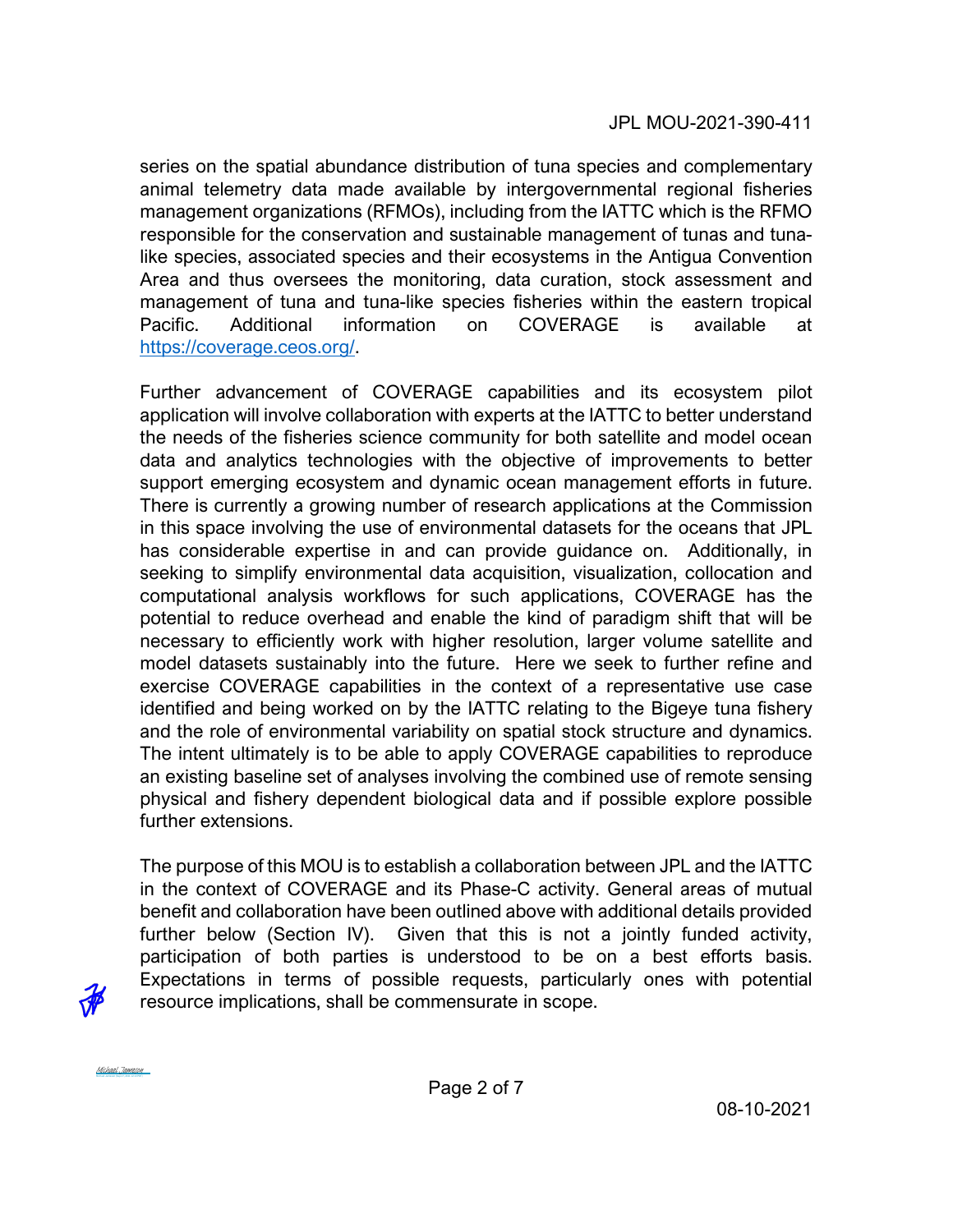#### **III. Costs and Resources**

Each party bears all costs and expenses incurred by it in performing or in connection with this MOU. There is no exchange of consideration. Each party provides its own equipment and facilities as necessary to implement the efforts described herein. Resources, including property, cannot be loaned or exchanged under this MOU.

The activities of JPL under this MOU are funded and are to be performed under Caltech's Prime Contract with NASA, Contract 80NM0018D0004. At this time, the Task Order which supports this effort is No. 80NM0018F0585, "Research and Analysis (R&A) - Earth Science, Climate Variability and Change." If needed, this MOU may be supported by other appropriate sources in the future.

This MOU does not constitute a binding or exclusive obligation on either party. Nothing in this MOU will be construed as consent by either party to enter into a contract, subcontract or other business relationship.

### **IV. Description of Activities**

A. On an as-available, best efforts basis, without warranties, without consideration and subject to the requirements of 80NM0018D0004, the prime contract between Caltech and NASA, and at no charge to IATTC, JPL will carry out the following activities:

- 1. Collaborate with the IATTC primary point of contact to COVERAGE, Dr. Jon Lopez, to scope and develop the specific regional Bigeye tuna application use case for the eastern tropical Pacific.
- 2. Endeavor to align and accommodate this work as best as possible under planned COVERAGE Phase-C tasks.
- 3. Seek more generally to understand and document the needs of the IATTC with respect to remote sensing environmental data products, value-added data and analytics services.
- 4. Host periodic meetings with IATTC to discuss and coordinate the collaboration.

[Michael Jameson](https://na2.documents.adobe.com/verifier?tx=CBJCHBCAABAAQG9VC3VbvqrWQ_8uccJFg5Gl2lJUxPAl)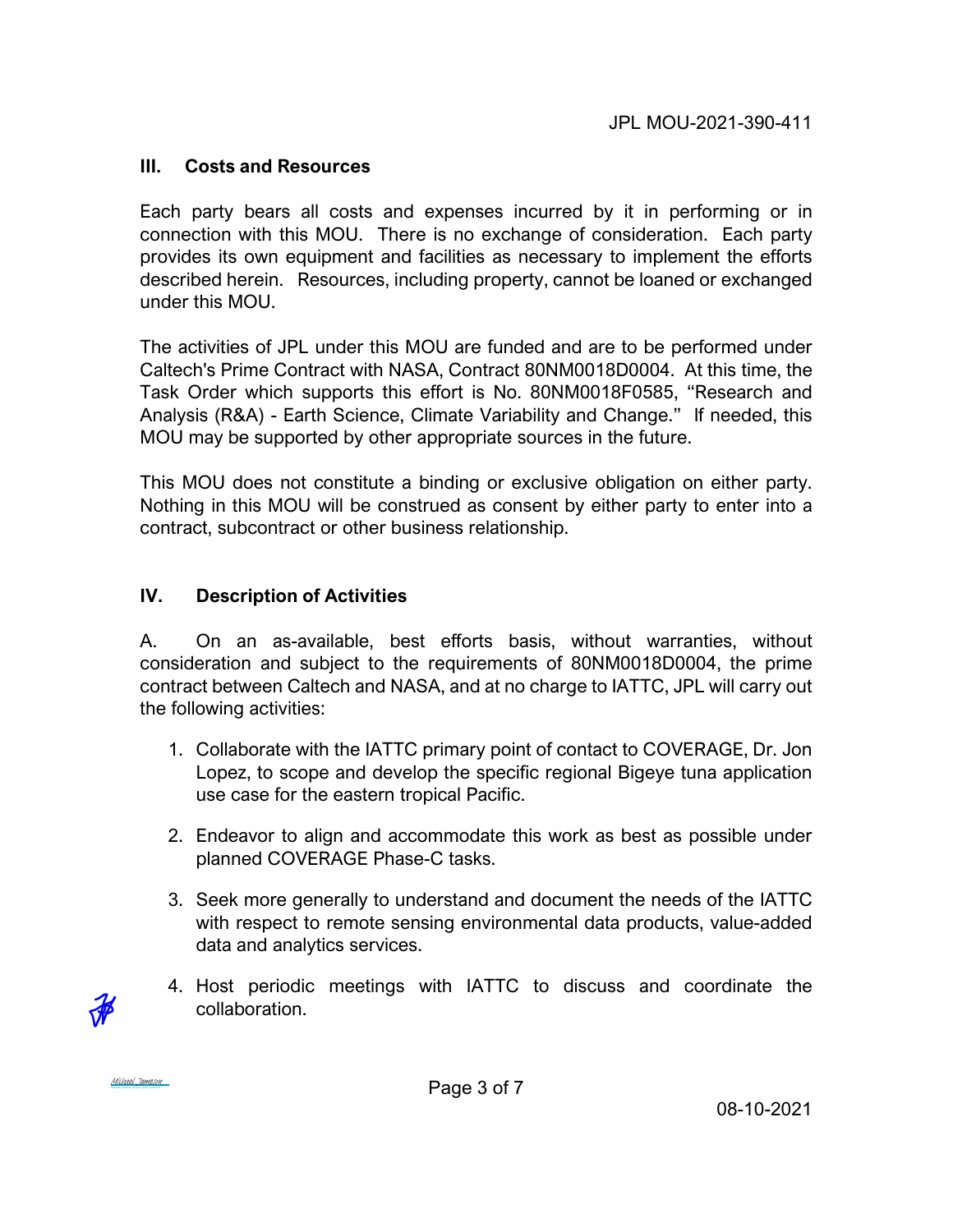- B. On an as-available, best efforts basis, without warranties, without consideration and at no charge to JPL, IATTC will carry out the following activities:
	- 1. Engage with the COVERAGE project and JPL lead, Dr. Vardis Tsontos, periodically and on an as-needed basis to coordinate on aspects of the collaboration.
	- 2. Collaborate with JPL collaborators to define the detailed scope IATTC's proposed eastern tropical Pacific Bigeye tuna application use case.
	- 3. Assist JPL efforts towards the implementation of this use case by providing any necessary guidance and specific supporting datasets for inclusion.
	- 4. Assist COVERAGE more generally in understanding the needs of the IATTC for environmental data products, value-added data services in support of its analysis workflows.
	- 5. Collaborate with JPL on any joint publications that may result from this activity.

# **V. Rights in Inventions and Intellectual Property**

The parties do not intend that the activities performed under this MOU will result in inventions or the creation of new intellectual property, but if any result, the parties understand that this MOU shall provide no rights or obligations between the parties with respect to any new or preexisting intellectual property. This MOU does not serve as a basis for any such rights or obligations. The parties understand that the following will apply due to the preexisting obligations of the parties and its employees, or due to relevant U.S. law relating to title to inventions, none of which are modified or limited by this MOU:

- IATTC retains exclusive title and all rights to inventions, copyrights, and other intellectual property arising from the conceptions or efforts of its employees or consultants in performing this MOU or any implementing agreement hereunder.
- Page 4 of 7 • Subject to the U.S. Government's rights and interests, Caltech retains exclusive title and all rights to inventions, copyright and other intellectual

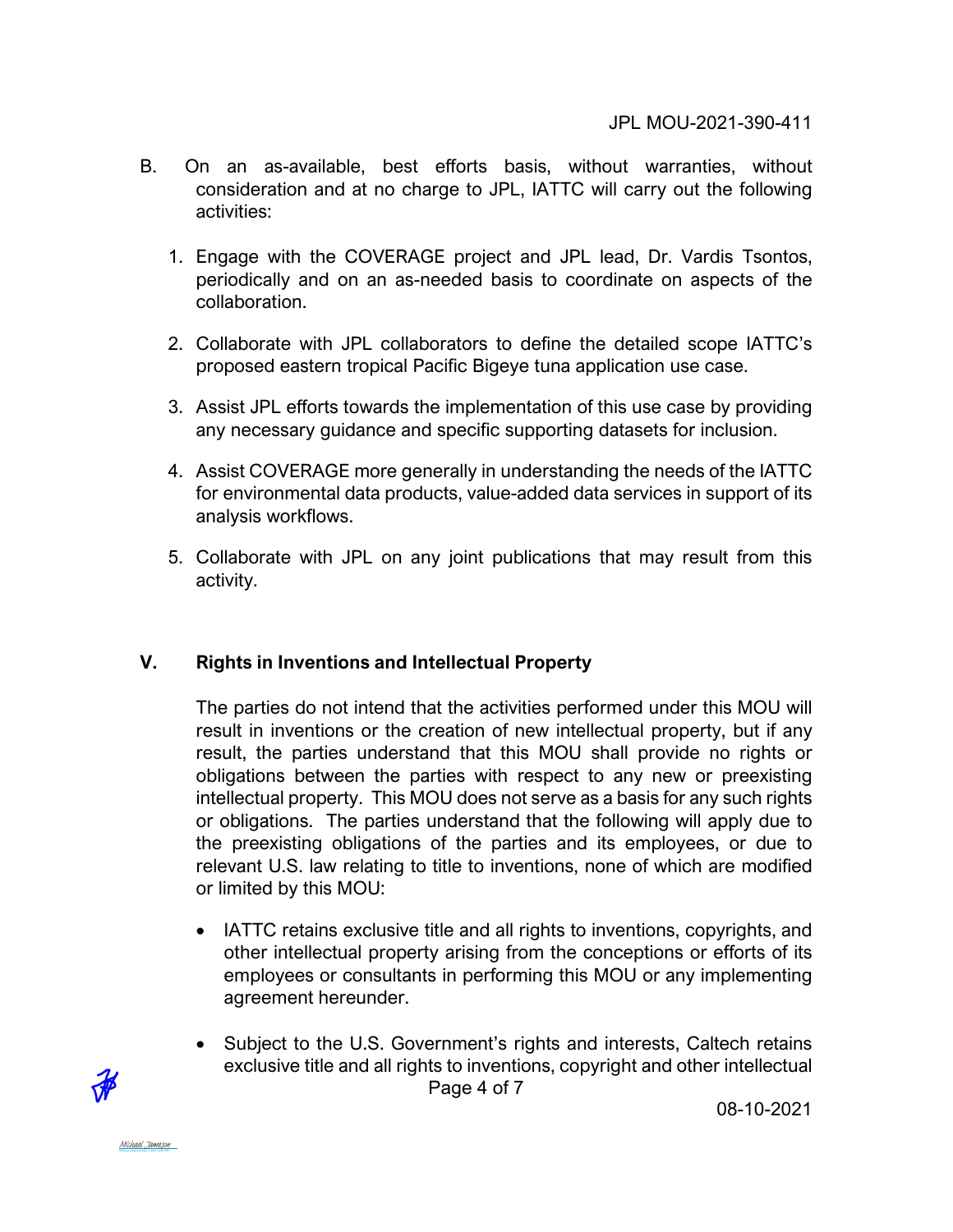JPL MOU-2021-390-411

property arising from conceptions or efforts of JPL employees or consultants in performing this MOU. The U.S. Government retains a right to use such inventions, copyrighted materials, or other intellectual property, royalty-free, for authorized government purposes.

• Subject to U.S. Government rights and interests, IATTC and Caltech will hold joint title and rights in inventions, copyrights, and other intellectual property arising from the joint conceptions or efforts of both parties' employees or consultants in performing under this MOU.

# **VI. Federal Export Laws and Regulations**

In the performance of this MOU, JPL and IATTC may exchange or develop data, information, software or other technology which may be subject to the export control laws and regulations of the United States, including the International Traffic in Arms Regulations (ITAR), 22 C.F.R. 120-130 and the Export Administration Act Regulations (EAR), 15 C.F.R. 730-774). The parties understand that this MOU creates no obligations beyond those already pursuant to existing U.S. law and the actions that may be taken by each party. Each party remains responsible for complying with all relevant export control laws and regulations as may be required for itself before exporting controlled data, information, software or other technology to foreign countries or providing access to foreign persons (as defined in 22 C.F.R. 120.16).

In the event that JPL is requested by IATTC to provide remote access accounts for its employees authorizing access to any JPL electronic library or server, JPL will, consistent with the requirements of existing U.S. law, require IATTC's Export Administrator to certify that its employees requesting access are U.S. persons (as defined in 22 C.F.R. 120.15).

# **VII. Publicity / Publication**

• This MOU provides for no rights for IATTC to use the name or logos of the "California Institute of Technology," "Caltech," "Jet Propulsion Laboratory," "JPL," "National Aeronautics and Space Administration," or "NASA" in any advertising or publicity material, or make any form of representation or statement in relation to work performed under this MOU that would constitute an express or implied endorsement by Caltech, JPL or NASA of



Page 5 of 7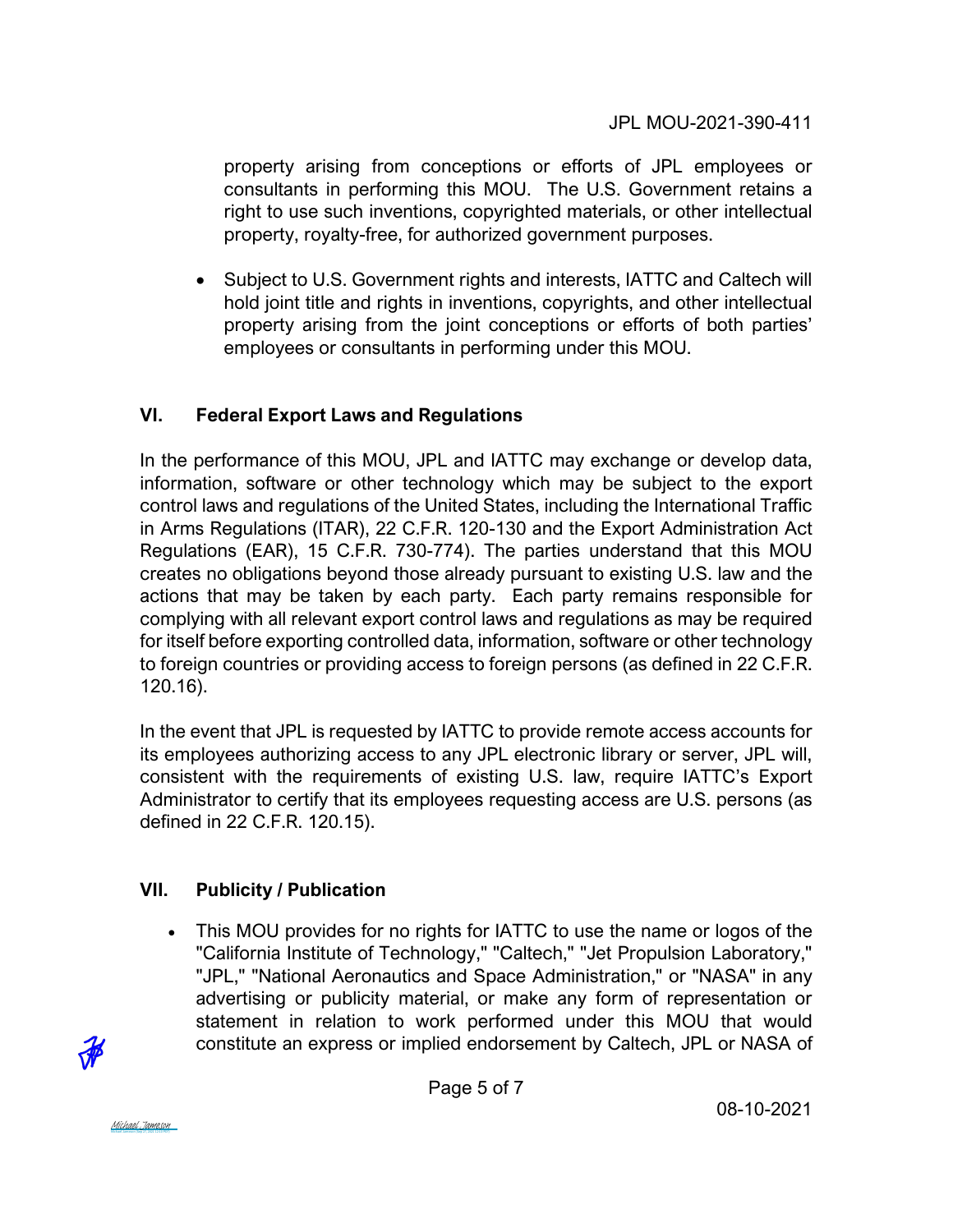any commercial product, without written approval. Requests for written approval to use Caltech or JPL's name(s) or logo(s) under this MOU should be directed to the Manager of the Institutional Communications Office at JPL. Requests for written approval to use NASA's name or logo should be sent to NASA directly.

- This MOU provides for no rights for JPL to use the name or logos of the IATTC in any advertising or publicity material, or make any form of representation or statement in relation to work performed under this MOU that would constitute an express or implied endorsement by Caltech, JPL or NASA of any commercial product, without written approval. Requests for written approval to use IATTC name(s) or logo(s) under this MOU should be directed to Drs. Jon Lopez and Alex da Silva.
- JPL and IATTC may, consistent with the applicable law and the goals of this MOU, release general information regarding its own participation in this MOU. JPL and IATTC will confer and consult prior to the publication of unclassified information to ensure that no proprietary information or other controlled information is released and that patent rights are not jeopardized. Prior to submitting a manuscript for review that contains the results of research under this MOU, or prior to publication if no such review is made, each party will be offered thirty (30) days to review such proposed publication and to file a patent application in a timely manner.

### **VIII. Period of Activities and Cessation of Activities**

This MOU continues from the latest date signed as indicated on the signature page through September 30, 2024, the date Task Order 80NM0018F0585 to Contract 80NM0018D0004 expires, unless sooner terminated in writing, by either party. This MOU may be extended by a written modification signed by both parties. As this MOU includes no binding obligations on either party, either party may cease activities specified in this MOU without notice at any time. However, each party will, as a courtesy, endeavor to provide 10 days' prior written notice to the other party. Such cessation of activities will incur no liability to either party.

# **IX. Points of Contact**

Correspondence concerning this MOU will be directed to the following



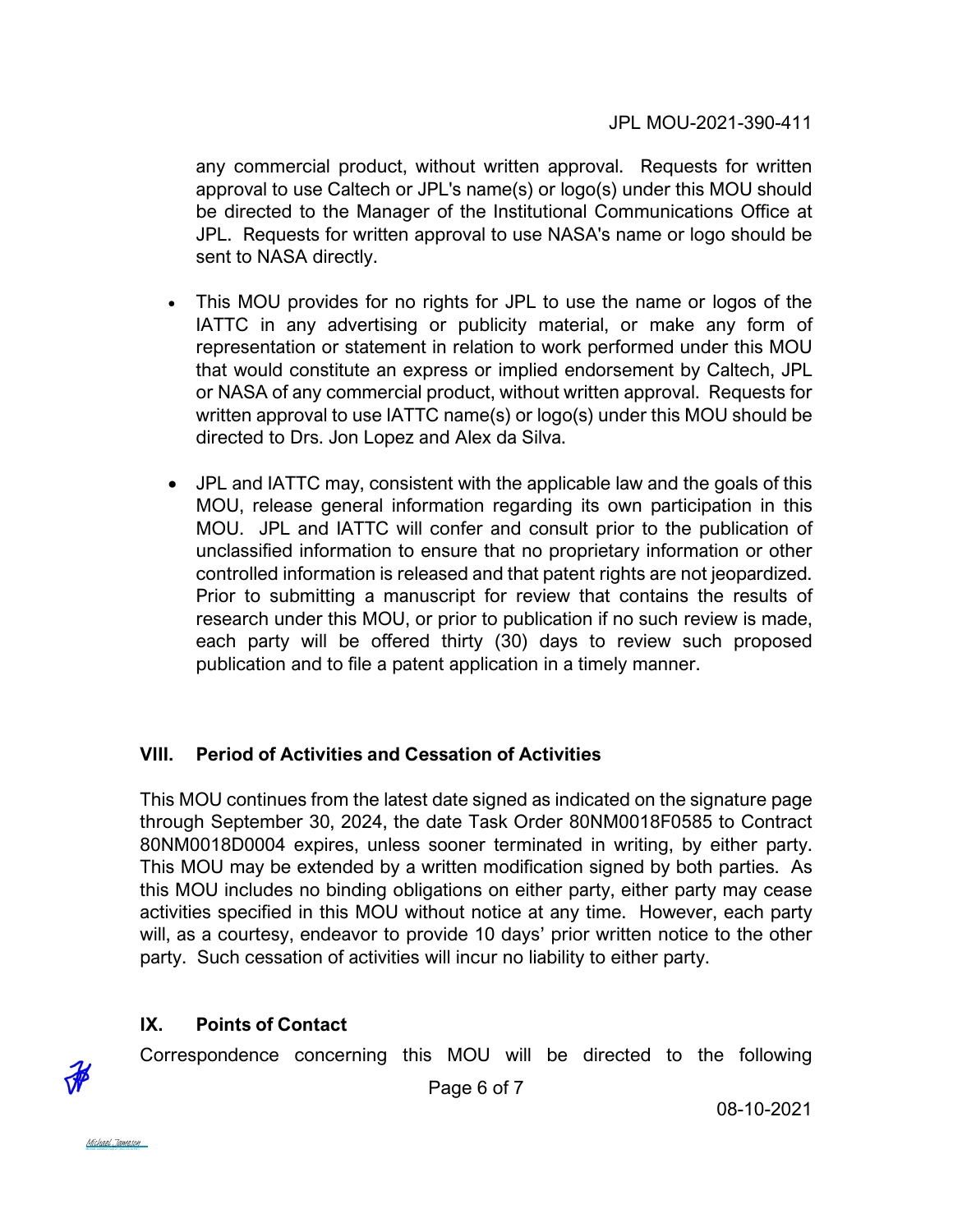representatives:

| For IATTC:                       | For JPL:             |
|----------------------------------|----------------------|
| Dr. Jon Lopez                    | Michael Jameson      |
| Head, By-catch Mitigation & Gear | Contracts Manager    |
| <b>Technology Section</b>        |                      |
| 8901 La Jolla Shores Drive       | 4800 Oak Grove Drive |
| La Jolla, CA 92037-1509          | Pasadena, CA 91109   |

### **X. Amendments / Modifications**

Any changes to this document will be in writing.

 $Date: 09 - 24 - 2021$ 

Jean-Francois Pulvenis Director (*ad interim*) Inter-American Tropical Tuna Commission

Michael Jameson (Sep 27, 2021 12:10 PDT) **Date: Date:** [Michael Jameson](https://na2.documents.adobe.com/verifier?tx=CBJCHBCAABAAQG9VC3VbvqrWQ_8uccJFg5Gl2lJUxPAl)

Sep 27, 2021

Michael Jameson Contracts Manager California Institute of Technology Jet Propulsion Laboratory